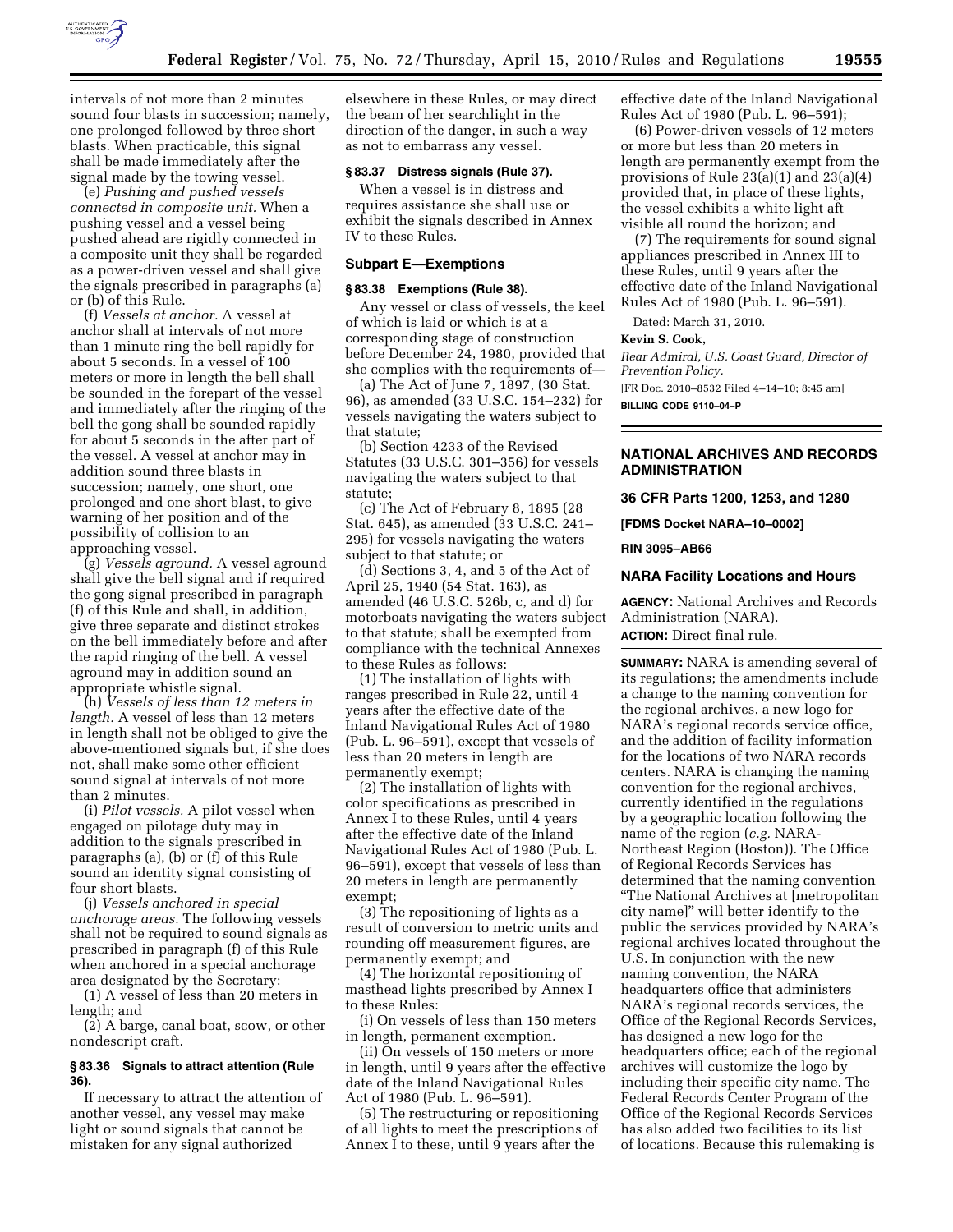a direct final rulemaking, the effective date will be the date of publication. **DATES:** Effective April 15, 2010 without further action, unless adverse comment is received by May 17, 2010. If adverse comment is received, NARA will publish a timely withdrawal of the rule in the **Federal Register.** 

## **FOR FURTHER INFORMATION CONTACT:**  Laura McCarthy at 301–837–3023.

**SUPPLEMENTARY INFORMATION:** NARA is revising several of its regulations; a change to the naming convention for the regional archives, addition of a new logo for the regional archives administered by NARA's Regional Records Service Office, and the addition of facility information for the locations of two NARA records centers.

The regional archives are currently identified in the regulations by a geographic location following the name of the region (*e.g.* NARA-Northeast Region (Boston)). The Office of Regional Records Services has determined that the naming convention ''The National Archives at [metropolitan city name]'' will better connect the public to the services provided by NARA's regional archives located throughout the U.S. This new name, similar to the name long used for ''The National Archives at College Park,'' will be used on brochures, other outreach materials, and signage for better identification by the public. The names are:

The National Archives at Anchorage; The National Archives at Atlanta; The National Archives at Boston; The National Archives at Chicago; The National Archives at Denver; The National Archives at Fort Worth; The National Archives at Kansas City;

The National Archives at New York;

The National Archives at

Philadelphia;

The National Archives at Riverside; The National Archives at San Francisco;

The National Archives at Seattle; The National Archives at St. Louis,

National Personnel Records Center. In conjunction with the change to the naming convention for the regional

archives, the Office of Regional Records Services has designed a new logo. The new logo for the headquarters staff for the regional archives and corresponding logos for the individual regional archives will provide the visual connection for the public akin to the naming convention.

The regional archives facilities in Boston and Kansas City have modified their hours to increase the public access. The new hours in Boston and Kansas City have been changed on the NARA web site and the revisions to the regulations reflect these changes. The new hours are Monday, Tuesday, Wednesday, Friday, 7 a.m. to 4:30 p.m., Thursday, 7 a.m. to 9 p.m., and some Saturday hours; previously, the facility hours were 8 a.m. to 4:30 p.m., Monday through Friday. The National Archives at Kansas City has changed it hours to provide greater public access, also. The facility is open from 8 a.m. to 4 p.m. for research and the exhibit area is open from 9 a.m. to 5 p.m.

The Federal Records Center Program of the Office of the Regional Records Services has added two facilities to its list of locations. The NARA-Great Lakes Region (Dayton-Miamisburg) has been in operation since February 2003, but was not added to the list of facilities. The second facility, NARA-Great Plains Region (Lenexa), was established in February 2003 and since it began operations, it has received records from the Veterans Administration and other federal agencies; the records center at Lenexa also received records formerly stored at the NARA records center on Bannister Road in Kansas City before its closure.

This rule is effective upon publication for "good" cause as permitted by the Administrative Procedure Act (5 U.S.C. 553(d)(3)). NARA believes that delaying the effective date for 30 days is unnecessary as this rule represents minor technical amendments. NARA also believes a comment period provided by notice of proposed rulemaking  $(5 \text{ U.S.C. } 553(b)(B) \text{ is }$ unnecessary as there are no changes to the public's ability to access the

facilities or changes of services to the public. Moreover, the public benefits immediately with correct addresses and hours for NARA's facilities and any delay in the effective date would be contrary to the public interest. The adoption of the logo for the Office of Regional Records Services, as well as the facility name changes also assists the public in recognizing and locating NARA facilities outside the Washington, DC, area.

This direct final rule is not a significant regulatory action for the purposes of Executive Order 12866 and has not been reviewed by the Office of Management and Budget (OMB). As required by the Regulatory Flexibility Act, it is hereby certified that this rule will not have a significant impact on a substantial number of small entities because this rule applies to individual researchers. This rule does not have any federalism implications.

### **List of Subjects**

*36 CFR Part 1200* 

Seals and insignia.

### *36 CFR Part 1253*

Archives and records.

### *36 CFR Part 1280*

Federal buildings and facilities. ■ For the reasons set forth in the preamble, NARA amends parts 1200, 1253, and 1280 of title 36, Code of

# Federal Regulations, as follows: **PART 1200—OFFICIAL SEALS**

■ 1. The authority citation for part 1200 continues to read as follow:

**Authority:** 18 U.S.C. 506, 701, and 1017; 44 U.S.C. 2104(e), 2116(b), 2302.

 $\blacksquare$  2. Amend § 1200.7 by adding paragraph (a)(9) to read as follows:

**§ 1200.7 What are NARA logos and how are they used?** 

- \* \* \* \* \*
	- (a) \* \* \*
	- (9) Regional archives:
	- (i)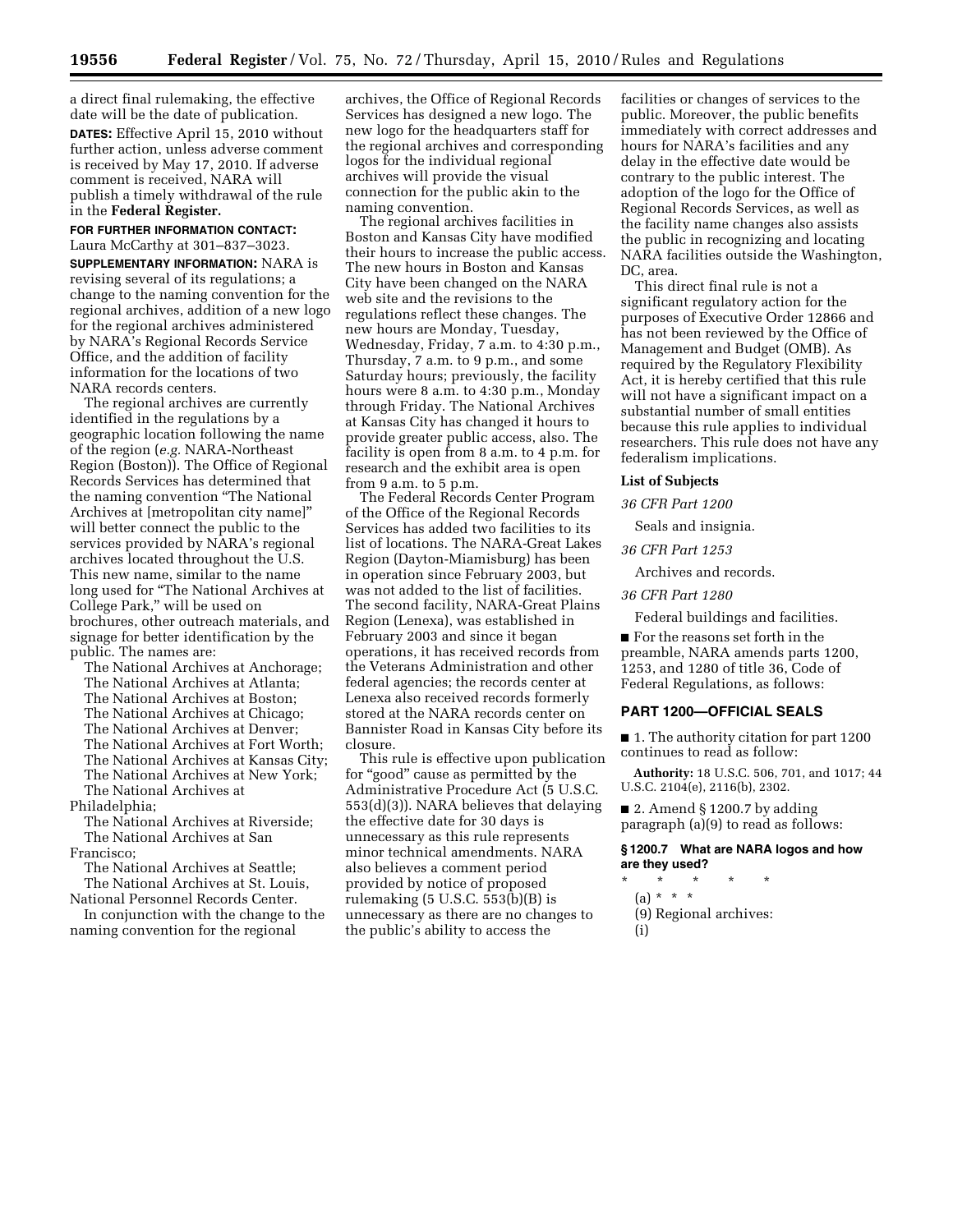

(ii) Each regional archives has the same logo design with the geographic location of the facility added. \* \* \* \* \*

# **PART 1253—LOCATION OF RECORDS AND HOURS OF USE**

■ 3. The authority citation for part 1253 continues to read as follows:

**Authority:** 44 U.S.C. 2104(a).

- 4. In § 1253.6:
- a. Remove paragraph (g);

■ b. Redesignate paragraph (f) as (g); ■ c. Redesignate paragraphs (i) through (m) as (j) through (n); and ■ d. Add paragraphs (f) and (i) as

follows:

#### **§ 1253.6 Records Centers.**

\* \* \* \* \* (f) NARA-Great Lakes Region (Dayton-Miamisburg) is located at 8801 Kingsridge Drive, Dayton, OH 45458. The hours are 8:30 a.m. to 5 p.m., Monday through Friday. The telephone number is (937) 425–0601.

(i) NARA-Central Plains Region (Lenexa) is located at 17501 W. 98th Street, Lenexa, KS 66219. The hours are 8 a.m. to 3:30 p.m., Monday through Friday. The telephone number is 913– 563–7600.

\* \* \* \* \* ■ 5. Revise § 1253.7 to read as follows:

#### **§ 1253.7 Regional Archives.**

(a) The National Archives at Boston is located in the Frederick C. Murphy Federal Center, 380 Trapelo Rd., Waltham, MA 02452. Hours are Monday, Tuesday, Wednesday, Friday, 7 a.m. to 4:30 p.m., Thursday, 7 a.m. to 9 p.m., and some Saturday hours. The telephone number is 781–663–0130. The National Archives at Boston, Pittsfield Annex is located at 10 Conte Drive, Pittsfield, MA 01201–8230. The hours are 8 a.m. to 4:30 p.m., Monday through Friday. The telephone number is 413–236–3600.

(b) The National Archives at New York City is located at 201 Varick St., New York, NY 10014–4811 (the entrance is on Houston Street between Varick and Hudson). The hours are 9 a.m. to 5 p.m., Monday through Friday, and some Saturday hours. The telephone number is 212–401–1620, and toll-free at 1–866–840–1752.

(c) The National Archives at Philadelphia is located at the Robert N.C. Nix Federal Building, 900 Market St., Philadelphia, PA 19107–4292 (Entrance is on Chestnut Street between 9th and 10th Streets). The hours are 8 a.m. to 5 p.m., Monday through Friday, and some Saturday hours. The telephone number is 215–606–0100.

(d) The National Archives at Atlanta is located at 5780 Jonesboro Road, Morrow, GA 230260. The hours are 8:30 a.m. to 5 p.m., Tuesday through Saturday. The telephone number is 770– 968–2100.

(e) The National Archives at Chicago is located at 7358 S. Pulaski Rd., Chicago, IL 60629–5898. The hours are 8 a.m. to 4:15 p.m., Monday through Friday, and some Saturday hours. The telephone number is 773–948–9000.

(f) The National Archives at Kansas City is located at 400 West Pershing Road, Kansas City, MO 64108–4306. The hours are Tuesday through Saturday: Eexhibits: 9 a.m. to 5 p.m.; research rooms: 8 a.m. to 4 p.m. The telephone number is 816–268–8000.

(g) The National Archives at Fort Worth is located at 1400 John Burgess Drive, Fort Worth, TX 76140 (mailing address: P.O. Box 6216, Fort Worth, TX 76115–0216). The hours are 6:30 a.m. to 4 p.m., Monday through Friday. The telephone number is 817–551–2051.

(h) The National Archives at Denver: The Textual Research room is located at Building 48, Denver Federal Center, West 6th Ave. and Kipling Street, Denver, CO. The hours are 7:30 a.m. to 3:45 p.m., Monday through Friday. The telephone number is 303–407–5740. The Microfilm Research room is located at Building 46, Denver Federal Center, West 6th Ave. and Kipling Street, Denver, CO. (The mailing address is:

P.O. Box 25307, Denver, CO 80225– 0307). The hours are 7:30 a.m. to 3:45 p.m., Monday through Friday. The telephone number is 303–407–5751.

(i) The National Archives at Riverside is located at 23123 Cajalco Road, Perris, CA 92570. The hours are 8 a.m. to 4:30 p.m., Monday through Friday. The telephone number is 951–956–2000.

(j) The National Archives at San Francisco is located at 1000 Commodore Dr., San Bruno, CA 94066–2350. The hours are 7:30 a.m. to 4 p.m., Monday through Friday. The telephone number is 650–238–3501.

(k) The National Archives at Seattle is located at 6125 Sand Point Way, NE., Seattle, WA 98115–7999. The hours are 7:45 a.m. to 4:15 p.m., Monday through Friday, and some Saturday hours. The telephone number is 206–336–5115.

(l) The National Archives at Anchorage is located at 654 West Third Avenue, Anchorage, AK 99501–2145. The hours are 8 a.m. to 4 p.m., Monday through Friday, and some Saturday hours. The telephone number is 907– 261–7820.

(m) The National Archives at St. Louis, the National Personnel Records Center archival research room is located at 9700 Page Ave., St. Louis, MO 63132– 5100. The hours are 10 a.m. to 4 p.m., Tuesday through Friday, except Federal holidays.

# **PART 1280—USE OF NARA FACILITIES**

■ 6. The authority citation for part 1280 continues to read as follows:

**Authority:** 44 U.S.C. 2102 notes, 2104(a), 2112, 2903.

■ 7. Amend § 1280.2 by revising paragraph (d) to read as follows:

### **§ 1280.2 What property is under the control of the Archivist of the United States?**

\* \* \* \* \*

(d) *The National Archives at Atlanta.*  The National Archives at Atlanta in